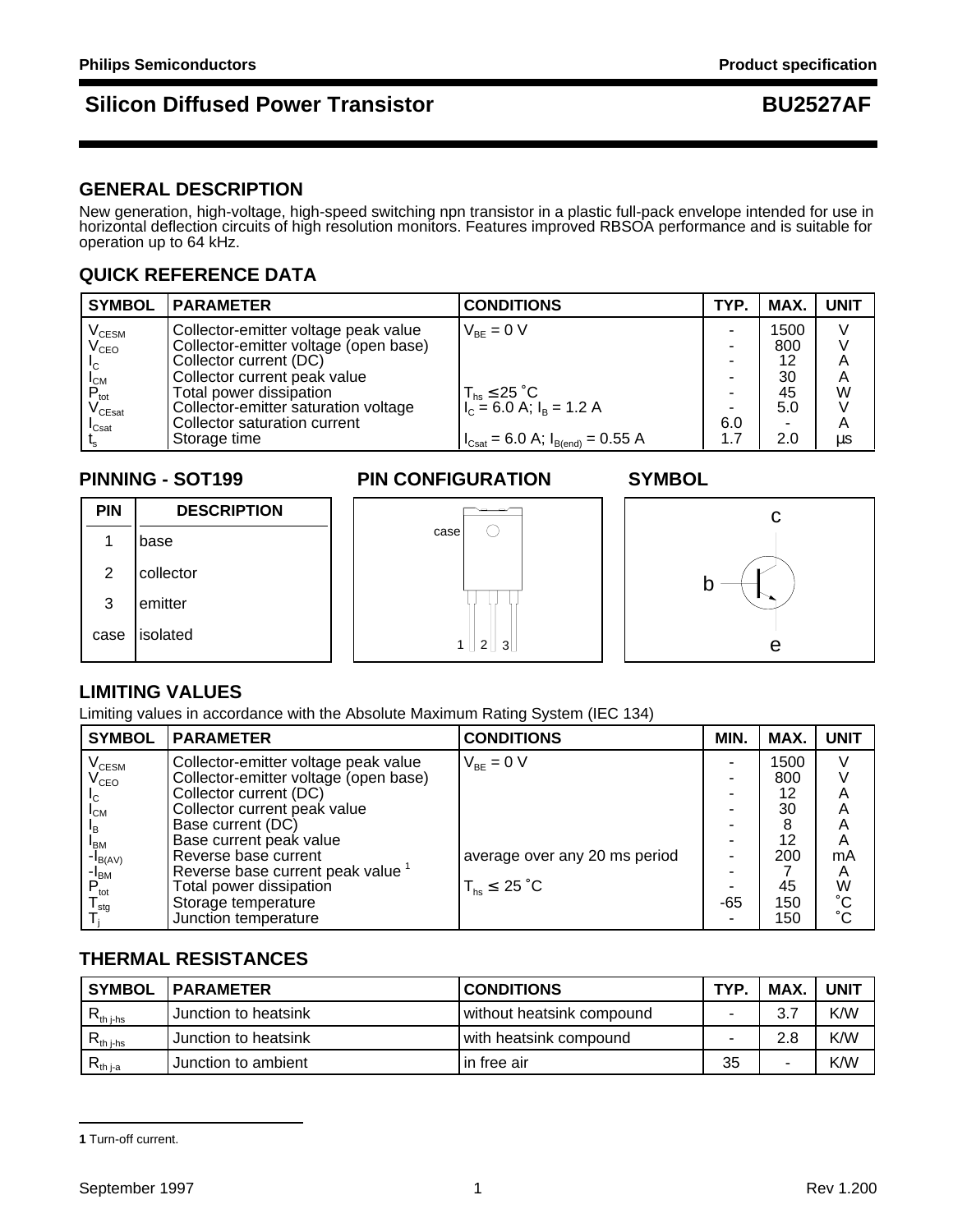## **ISOLATION LIMITING VALUE & CHARACTERISTIC**

 $T_{hs}$  = 25 °C unless otherwise specified

|                              | <b>SYMBOL   PARAMETER</b>                                | <b>CONDITIONS</b>                                                             | MIN. | TYP. | MAX. UNIT |    |
|------------------------------|----------------------------------------------------------|-------------------------------------------------------------------------------|------|------|-----------|----|
| $\mathsf{V}_{\mathsf{isol}}$ | three terminals to external<br>heatsink                  | Repetitive peak voltage from all $\vert$ R.H. $\leq$ 65 %; clean and dustfree |      |      | 2500      |    |
| $\mathsf{v}_\mathsf{isol}$   | l Capacitance from T2 to external If = 1 MHz<br>heatsink |                                                                               |      | 22   |           | pF |

## **STATIC CHARACTERISTICS**

 $T_{hs}$  = 25 °C unless otherwise specified

| <b>SYMBOL</b>                            | <b>PARAMETER</b>                       | <b>CONDITIONS</b>                                                                    | MIN. | TYP. | MAX. | <b>UNIT</b> |
|------------------------------------------|----------------------------------------|--------------------------------------------------------------------------------------|------|------|------|-------------|
| $I_{CES}$                                | Collector cut-off current <sup>2</sup> | $V_{BE} = 0 V$ ; $V_{CE} = V_{CESMmax}$<br>$V_{BE} = 0 V$ ; $V_{CE} = V_{CESMmax}$ ; |      | -    | 0.25 | mA          |
| $I_{CES}$                                |                                        |                                                                                      |      |      | 2.0  | mA          |
|                                          | Emitter cut-off current                | $T_i = 125 °C$<br>$V_{EB} = 7.5 \text{ V}; I_C = 0 \text{ A}$                        |      |      | 0.25 | mA          |
| I <sub>EBO</sub><br>BV <sub>EBO</sub>    | Emitter-base breakdown voltage         | $I_R = 1$ mA                                                                         | 7.5  | 13.5 |      |             |
| V <sub>CEOsust</sub>                     | Collector-emitter sustaining voltage   | $I_B = 0$ A; $I_C = 100$ mA;                                                         | 800  | ۰    |      |             |
|                                          | Collector-emitter saturation voltage   | $L = 25$ mH                                                                          |      |      | 5.0  |             |
| V <sub>CEsat</sub><br>V <sub>BEsat</sub> | Base-emitter saturation voltage        | $I_C = 6.0$ A; $I_B = 1.2$ A<br>$I_C = 6.0$ A; $I_B = 1.2$ A                         |      |      | 1.3  |             |
| $h_{FE}$                                 | DC current gain                        | $V_c = 1$ A; $V_{CE} = 5$ V                                                          |      | 10   |      |             |
| $n_{FE}$                                 |                                        | $V_{C} = 6$ A; $V_{CF} = 5$ V                                                        | 5    |      | 9    |             |

### **DYNAMIC CHARACTERISTICS**

 $T_{hs}$  = 25 °C unless otherwise specified

| <b>SYMBOL</b>        | <b>PARAMETER</b>                                                                                   | <b>CONDITIONS</b>                                                                                                                                                                                                                                                                                            | TYP.       | MAX.                     | <b>UNIT</b>   |
|----------------------|----------------------------------------------------------------------------------------------------|--------------------------------------------------------------------------------------------------------------------------------------------------------------------------------------------------------------------------------------------------------------------------------------------------------------|------------|--------------------------|---------------|
| $\mathbf{C}_{\rm c}$ | Collector capacitance                                                                              | $I_F = 0$ A; $V_{CB} = 10$ V; f = 1 MHz                                                                                                                                                                                                                                                                      | 145        | $\overline{\phantom{a}}$ | pF            |
|                      | Switching times (64 kHz line<br>deflection circuit)<br>Turn-off storage time<br>Turn-off fall time | $\begin{cases} I_{\text{Csat}} = 6.0 \text{ A}; L_{\text{C}} = 170 \text{ }\mu\text{H};\\ C_{\text{fb}} = 5.4 \text{ nF}; I_{\text{B(end)}} = 0.55 \text{ A};\\ L_{\text{B}} = 0.6 \text{ }\mu\text{H}; -V_{\text{BB}} = 2 \text{ V};\\ (-dI_{\text{B}}/\text{dt} = 3.33 \text{ A/}\mu\text{s}) \end{cases}$ | 1.7<br>0.1 | 2.0<br>0.2               | μs<br>$\mu$ s |

**<sup>2</sup>** Measured with half sine-wave voltage (curve tracer).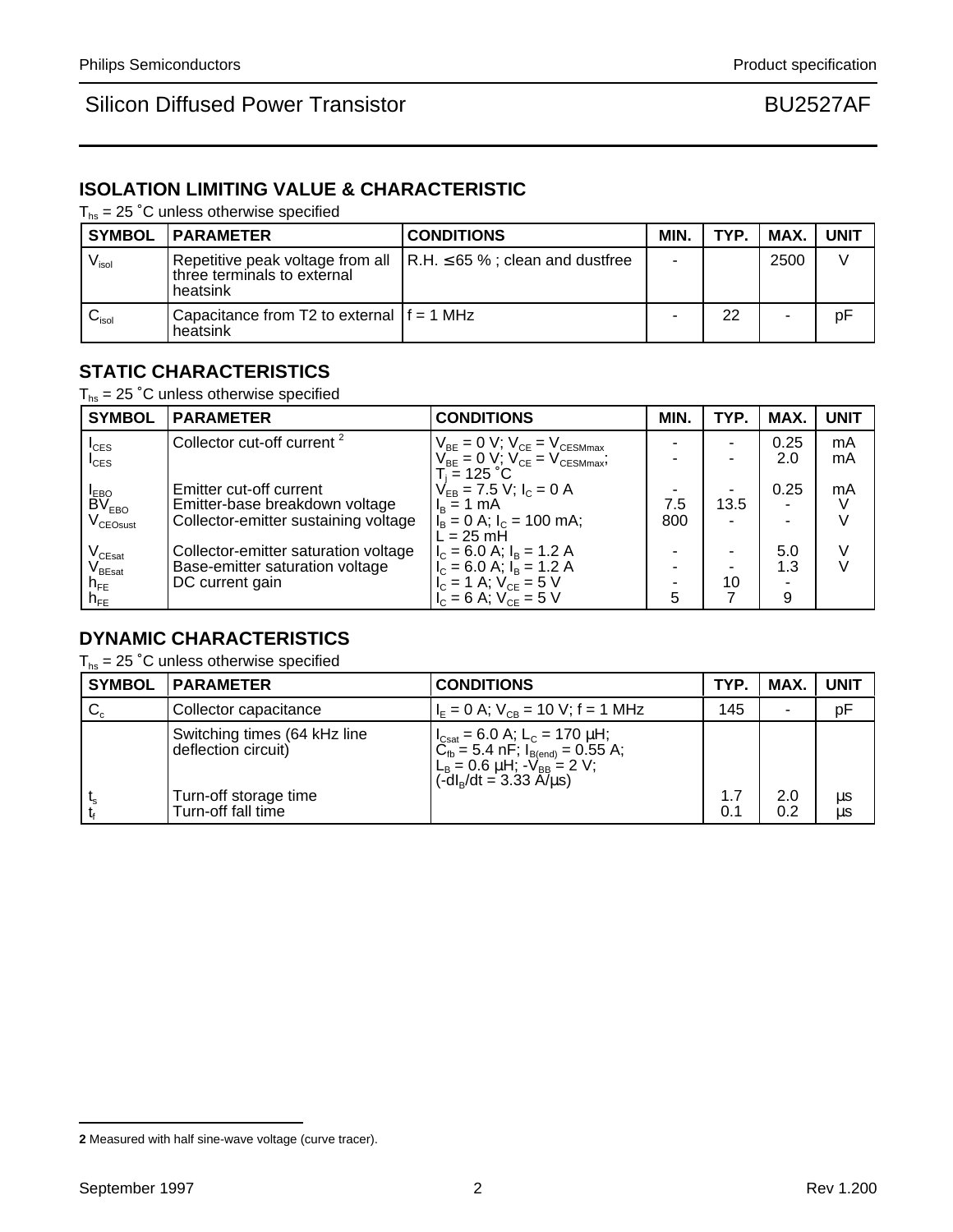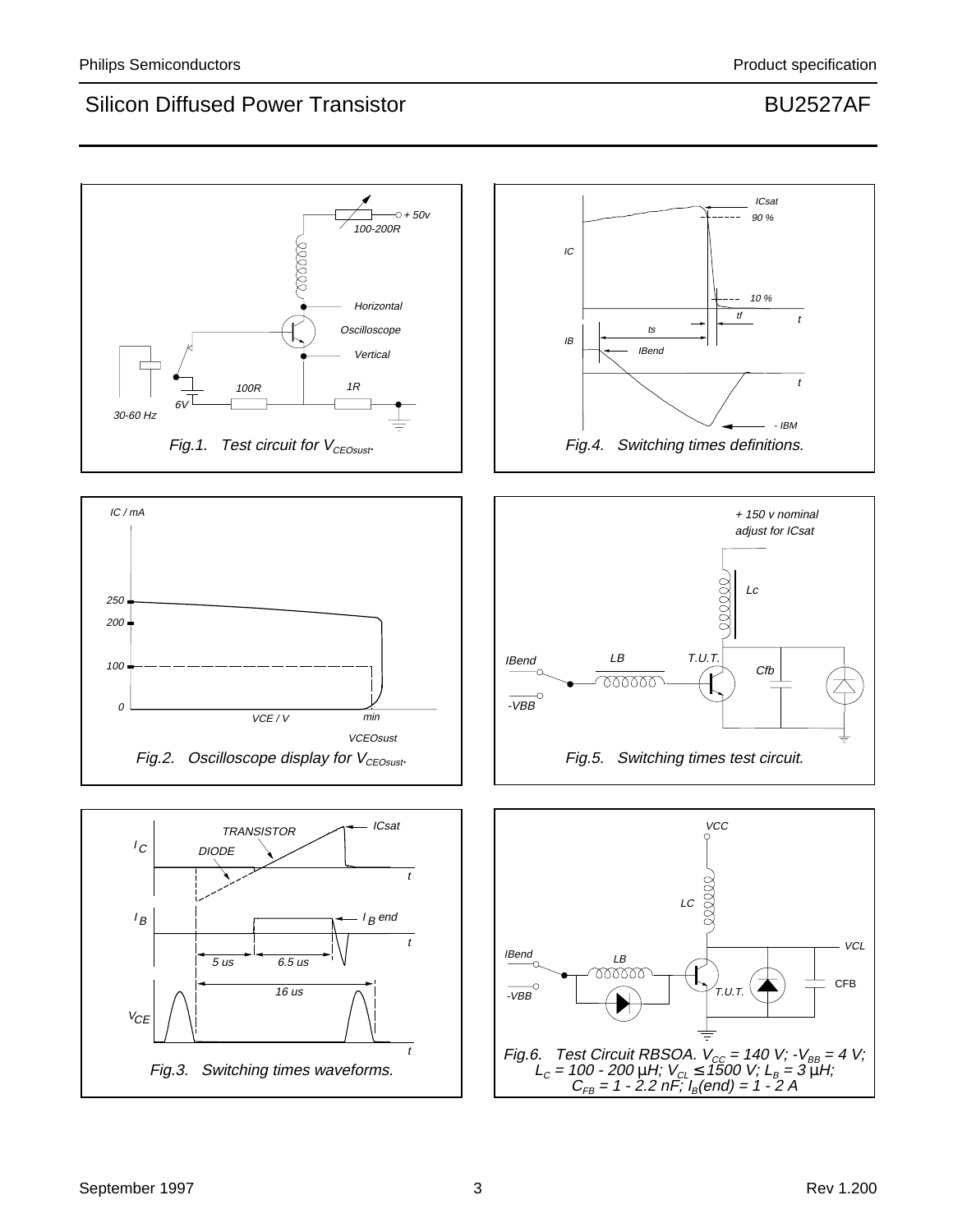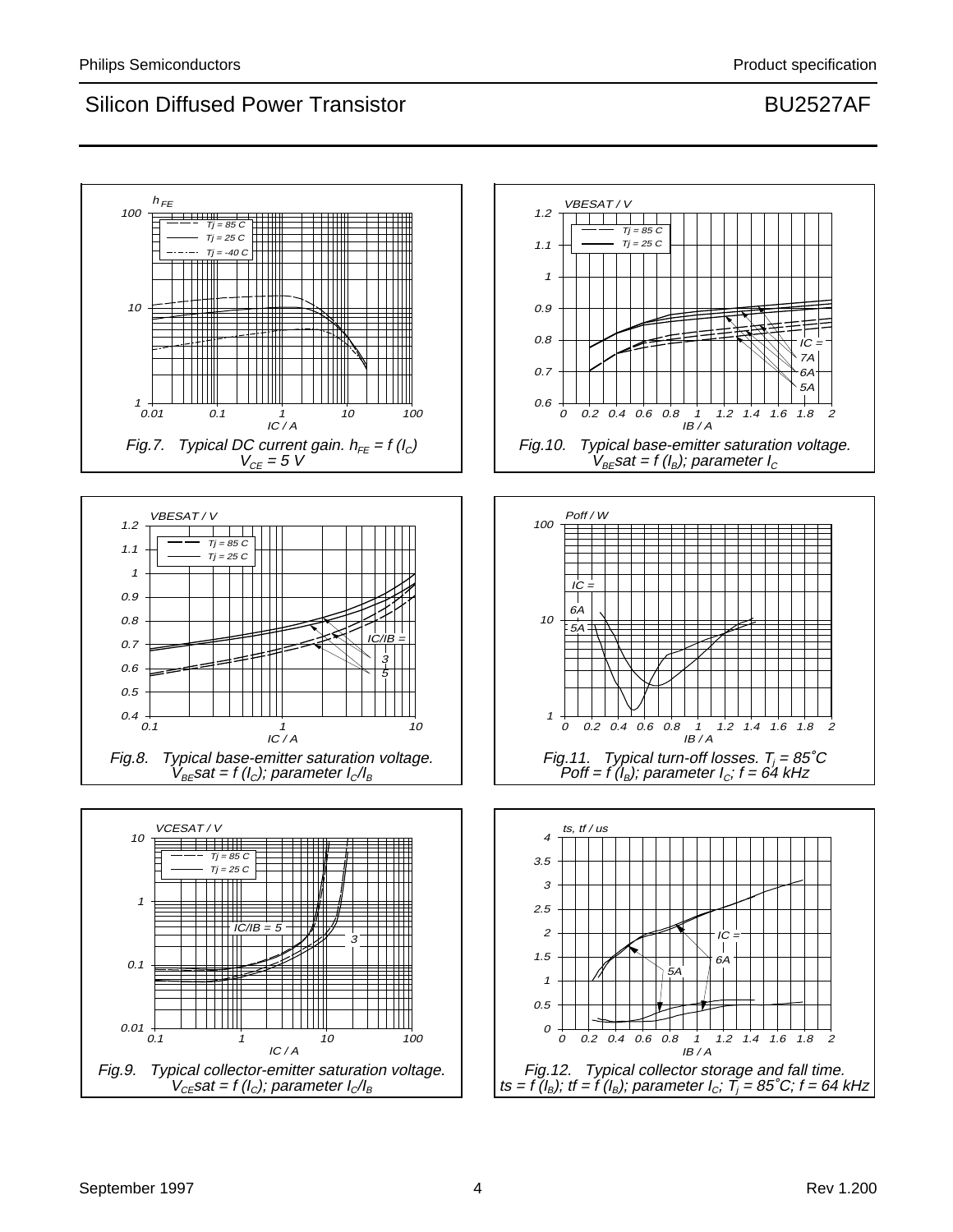





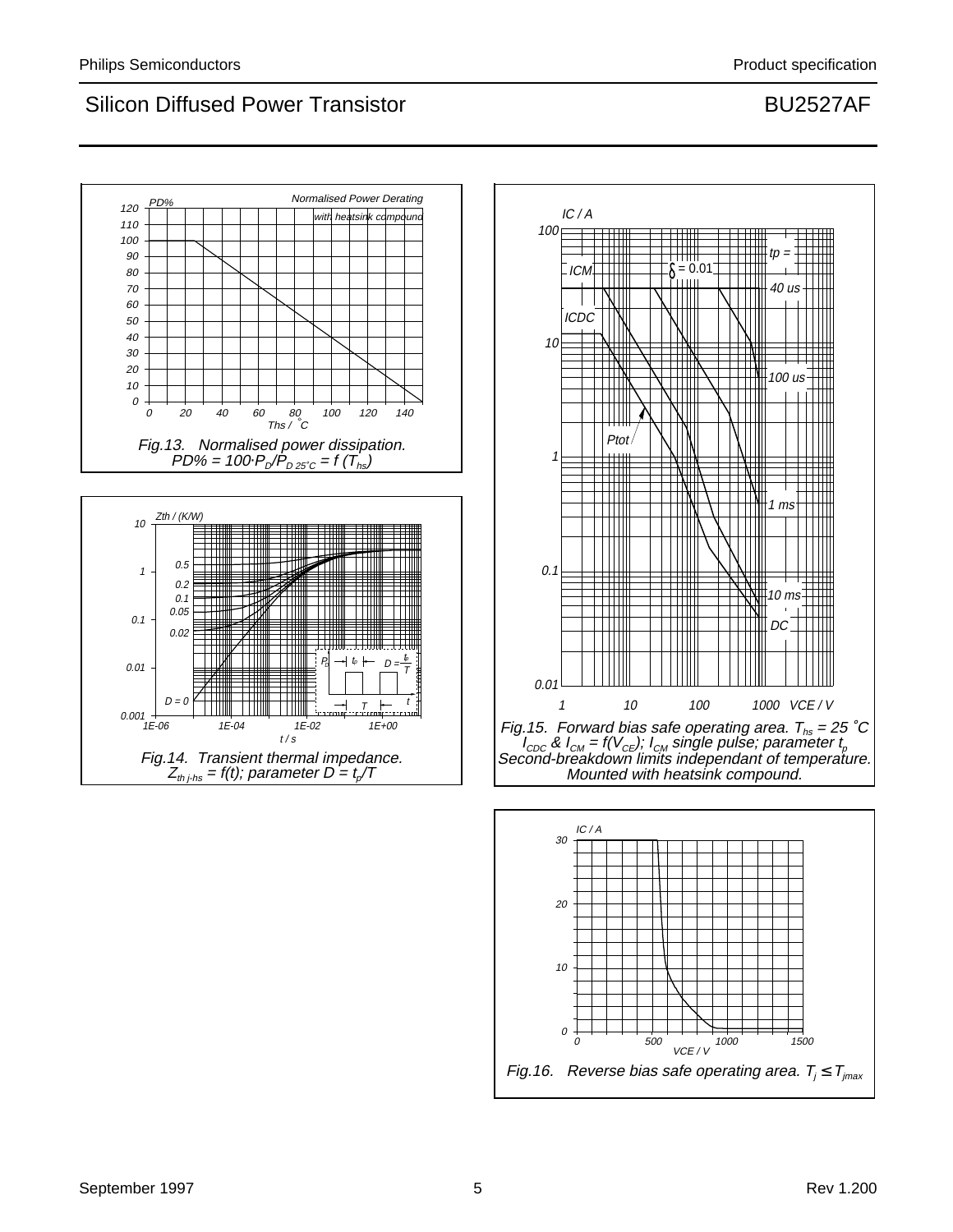## **MECHANICAL DATA**



### **Notes**

1. Refer to mounting instructions for F-pack envelopes.

<sup>2.</sup> Epoxy meets UL94 V0 at 1/8".